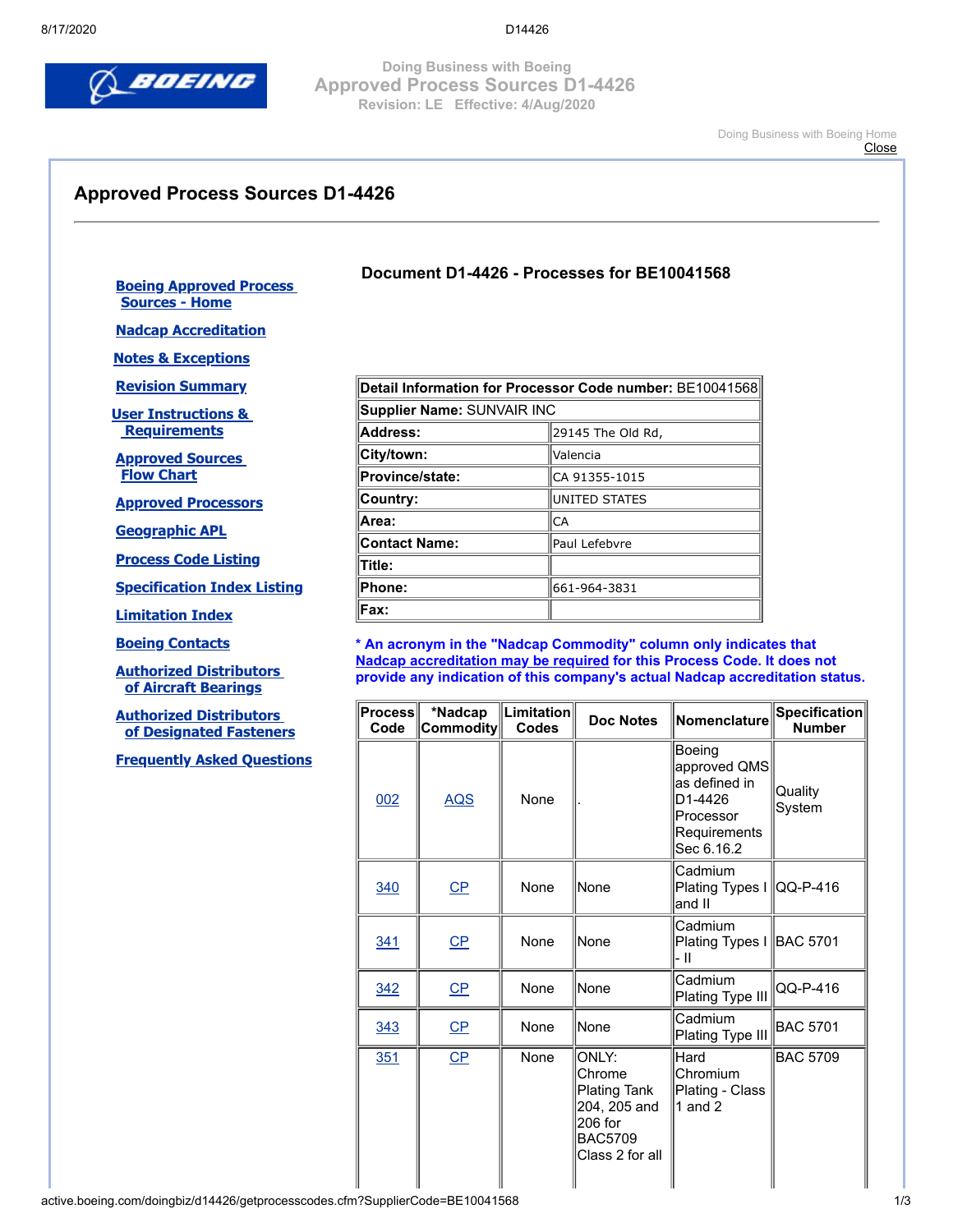8/17/2020 D14426

|              |                                       |                  | metals except<br>Al-Ni-Bronze.                                                                                                           |                                                                                        |                 |
|--------------|---------------------------------------|------------------|------------------------------------------------------------------------------------------------------------------------------------------|----------------------------------------------------------------------------------------|-----------------|
| 352          | $CP$                                  | None             | ONLY:<br>Chrome<br><b>Plating Tank</b><br>204, 205 and<br>206 for<br><b>BAC5709</b><br>Class 3 for all<br>metals except<br>Al-Ni-Bronze. | Hard<br>Chromium<br>Plating - Class<br>3                                               | <b>BAC 5709</b> |
| 400          | <b>NDT</b>                            | $\underline{A3}$ | None                                                                                                                                     | Magnetic<br>Particle<br>Inspection                                                     | <b>BAC 5424</b> |
| 400A         | <b>NDT</b>                            | A3               |                                                                                                                                          | Magnetic<br>Particle<br>Inspection                                                     | <b>BSS 7040</b> |
| 410          | <b>NDT</b>                            | $\underline{A3}$ | None                                                                                                                                     | Penetrant<br>Inspection                                                                | <b>BAC 5423</b> |
| 410A         | <b>NDT</b>                            | A3 P3            |                                                                                                                                          | Liquid<br>Penetrant<br>Inspection                                                      | <b>BSS 7039</b> |
| 570          | No Nadcap<br><b>Commodity</b><br>Code | <u>A3</u>        | None                                                                                                                                     | Grinding of<br>Chromium<br>Plate - Landing BAC 5032<br>gear parts 275<br>KSI or above  |                 |
| 848A         | <b>NDT</b>                            | None             | None                                                                                                                                     | <b>NDI Personnel</b><br>Certification<br>Level 3<br>Magnetic                           | <b>NAS 410</b>  |
| 849A         | <b>NDT</b>                            | None             | None                                                                                                                                     | <b>NDI Personnel</b><br>Certification<br>Level 3<br>Penetrant                          | <b>NAS 410</b>  |
| <b>L101A</b> | <u>НТ</u>                             | A3               | None                                                                                                                                     | HT Steel (<<br>260 KSI) -<br>Does NOT<br>apply when<br>referenced to<br><b>DPS9.74</b> | DPS5.00-1LO     |
| <b>L101B</b> | 屸                                     | A3               | None                                                                                                                                     | HT Steel (><br>260 KSI) -<br>Does NOT<br>apply when<br>referenced to<br><b>DPS9.74</b> | DPS5.00-1HI     |
| L341         | C <sub>P</sub>                        | None             | <b>PSD # SN005</b>                                                                                                                       | Cadmium<br>Plating - High<br><b>Strength Steel</b>                                     | <b>DPS9.28</b>  |
| <b>L341A</b> | $\overline{CP}$                       | None             | None                                                                                                                                     | Cadmium<br>Plating - High<br><b>Strength Steel</b><br>- Post<br>Chromate<br>Treat.     | DPS9.28-1       |
| L347         | CP                                    | None             | None                                                                                                                                     | <b>Brush Plating</b>                                                                   | <b>DPS9.89</b>  |
| L351         | CP                                    | None             | PSD#<br>SN004.Limited<br>to Chrome<br>Tank # 205<br>and Tank #<br>206.                                                                   | Chromium<br>Plating                                                                    | <b>DPS9.71</b>  |
| L363         | $CP$                                  | M1               | Aluminum                                                                                                                                 | Nickel Plating - DPS9.76-1                                                             |                 |